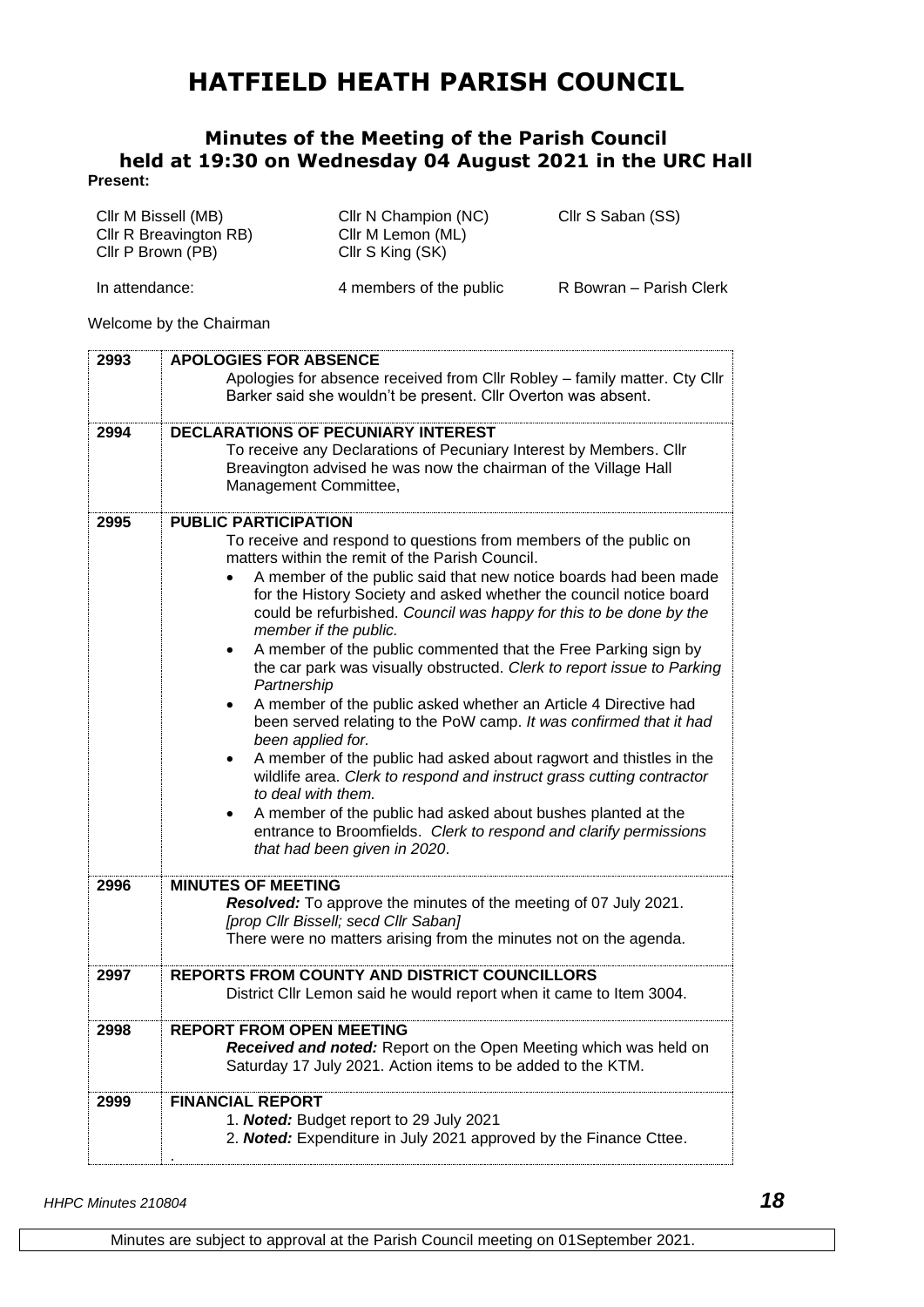| 3001 | <b>CLERK'S REPORT &amp; CORRESPONDENCE</b>                                  |  |  |
|------|-----------------------------------------------------------------------------|--|--|
|      | To receive and note Clerk's report and correspondence. Members asked        |  |  |
|      | that it be minuted that thanks were due to the Clerk for recovering over    |  |  |
|      | £10k of monies due to the parish from past years.                           |  |  |
|      |                                                                             |  |  |
| 3002 | <b>KEY TASK MONITOR</b>                                                     |  |  |
|      | Noted: The updated Key Task Monitor, now with Current and Archived          |  |  |
|      | Items. Action items from the Open Meeting of 17 July to be added.           |  |  |
|      |                                                                             |  |  |
| 3003 | <b>PLANNING MATTERS</b>                                                     |  |  |
|      |                                                                             |  |  |
|      | APPLICATIONS RECEIVED FROM THE LPA FOR CONSIDERATION                        |  |  |
|      |                                                                             |  |  |
|      | Proposed extension to front porch, first floor side extension,              |  |  |
|      | ground floor rear extension and replacement cladding to front               |  |  |
|      | elevation.                                                                  |  |  |
|      | Farthings Park Drive Hatfield Heath CM22 7BJ                                |  |  |
|      | Ref. No: UTT/21/2270/HHF; HHPC Comment: No Objection.                       |  |  |
|      |                                                                             |  |  |
|      | Demolition of garage and erection of replacement garage. Erection           |  |  |
|      | of 2 no. detached dwellings to the rear of Serena and creation of           |  |  |
|      | new vehicular access                                                        |  |  |
|      | Serena Chelmsford Road Hatfield Heath CM22 7BD                              |  |  |
|      | Ref. No: UTT/21/2153/FUL; HHPC Comment: Objection,                          |  |  |
|      | Overdevelopment of site and encroaching on Metropolitan Green Belt.         |  |  |
|      |                                                                             |  |  |
|      | <b>Single Storey rear extension</b>                                         |  |  |
|      | <b>Crescent House Matching Road Hatfield Heath Bishops Stortford</b>        |  |  |
|      | <b>Hertfordshire CM22 7AJ</b>                                               |  |  |
|      | Ref. No: UTT/21/2454/HHF; HHPC Comment: No Objection.                       |  |  |
|      |                                                                             |  |  |
|      | DECISIONS MADE BY THE LPA FOR NOTING                                        |  |  |
|      |                                                                             |  |  |
|      | Single storey rear addition and internal alteration <sup>3</sup> West Hayes |  |  |
|      | Hatfield Heath CM22 7DH                                                     |  |  |
|      | Ref. No: UTT/21/1814/HHF Status: Approved                                   |  |  |
|      |                                                                             |  |  |
|      | Proposed part two storey, part first floor and single storey front          |  |  |
|      | extensions, partial garage conversion and proposed single storey            |  |  |
|      | rear extension.                                                             |  |  |
|      | 2 Little Heath Hatfield Heath CM22 7EP                                      |  |  |
|      | Ref. No: UTT/21/1802/HHF Status: Approved                                   |  |  |
|      |                                                                             |  |  |
|      | <b>Proposed replacement of existing single storey rear extensions</b>       |  |  |
|      | with part two storey, part single storey extension. 20 Clipped Hedge        |  |  |
|      | Hatfield Heath CM22 7EG                                                     |  |  |
|      | Ref. No: UTT/21/1668/HHF Status: Withdrawn                                  |  |  |
|      |                                                                             |  |  |
|      | Two storey rear extension to create living room and bedroom                 |  |  |
|      | 1 Hillfield Cottage Chelmsford Road Hatfield Heath CM22 7AX                 |  |  |
|      | Ref. No: UTT/21/1525/HHF Status: Approved                                   |  |  |
|      |                                                                             |  |  |
|      | 1no Oak- reduce by 30% and remove ivy Oak Lodge The Heath                   |  |  |
|      | Hatfield Heath CM22 7AD                                                     |  |  |
|      | Ref. No: UTT/21/1126/TPO Status: Allowed                                    |  |  |
|      |                                                                             |  |  |
|      | <b>PLANNING APPEALS</b>                                                     |  |  |
|      | None received                                                               |  |  |
|      |                                                                             |  |  |
|      | <b>ENFORCEMENT ISSUES</b>                                                   |  |  |
|      | None received                                                               |  |  |
|      |                                                                             |  |  |
|      |                                                                             |  |  |

*HHPC Minutes 210804 19*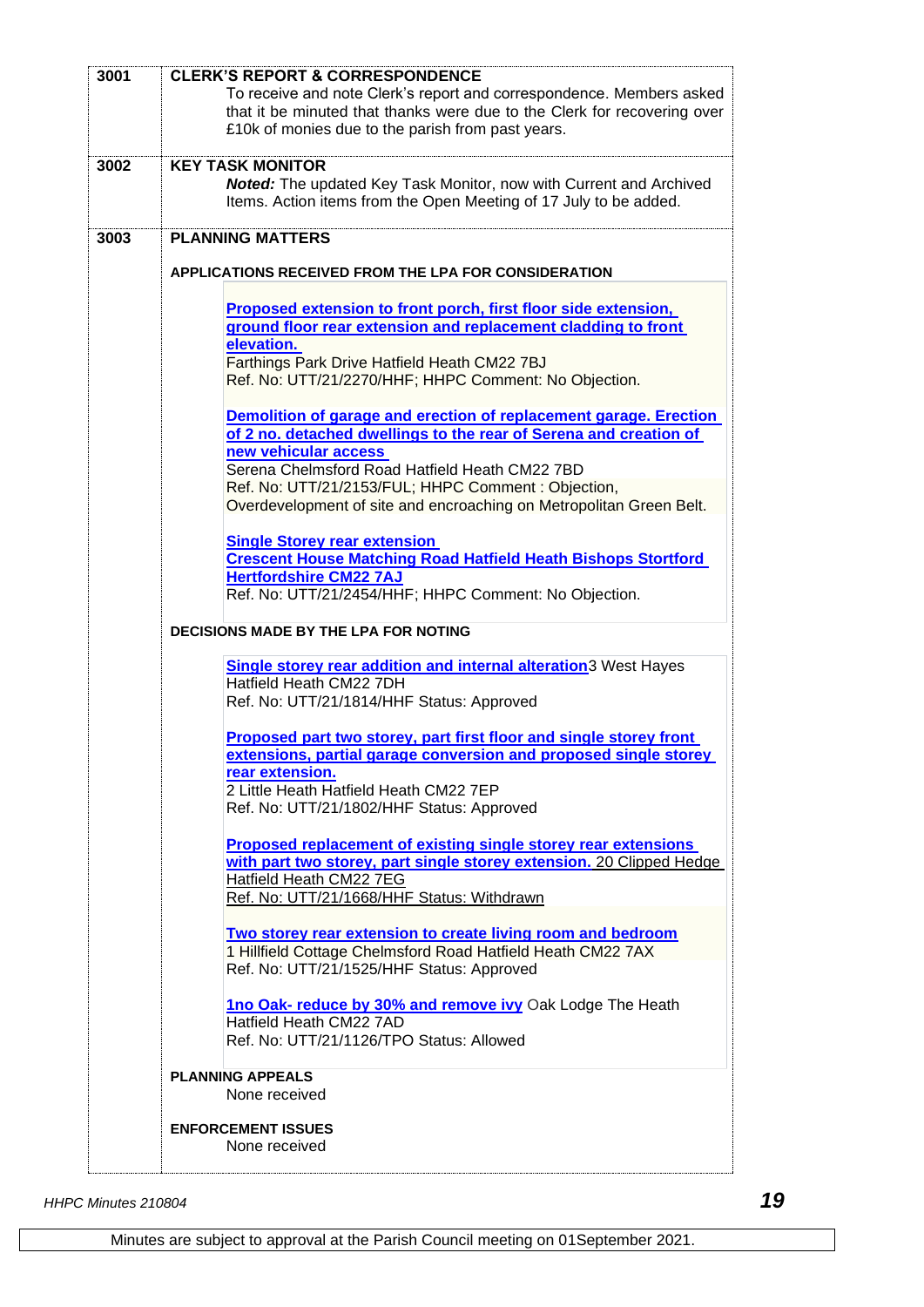|      | <b>ESTABLISHMENT OF A PLANNING COMMITTEE</b><br>Resolved: To establish a Planning Committee with Terms of Reference to<br>include all local planning consultations and the developing situation<br>caused by the "call for sites" by UDC.<br>Members to be Clirs Bissell, Champion, Lemon and Robley.<br>[prop Cllr Bissell; secd Cllr Breavington]<br>Clerk to prepare Terms of Reference.                                                                                                                                                                                                                                                                                                                                                                                                                                                                                                                                                                                                                                                                                                                                                                                                                                  |
|------|------------------------------------------------------------------------------------------------------------------------------------------------------------------------------------------------------------------------------------------------------------------------------------------------------------------------------------------------------------------------------------------------------------------------------------------------------------------------------------------------------------------------------------------------------------------------------------------------------------------------------------------------------------------------------------------------------------------------------------------------------------------------------------------------------------------------------------------------------------------------------------------------------------------------------------------------------------------------------------------------------------------------------------------------------------------------------------------------------------------------------------------------------------------------------------------------------------------------------|
| 3004 | <b>UDC CALL FOR SITES</b><br>Some Members attended the Zoom meeting hosted by UDC on 26 July,<br>and a meeting at Hatfield Broad Oak on 29 July.<br>A plan of action by the parish council was discussed to promote the best<br>interests of the parish.<br>Points agreed were:<br>The Council will actively work with neighbouring councils<br>representing parishes affected by the "call for sites"<br>The Council will establish a Planning Committee with Terms of<br>Reference to include all local planning consultations and the<br>developing situation caused by the "call for sites".<br>The Council supports the principle of engaging a planning<br>$\bullet$<br>consultant to advise on the appropriate response to the process<br>for establishing preferred sites for inclusion in the District Plan.<br>The Council will agree to share the costs of this engagement in<br>$\bullet$<br>proportions to be agreed with other councils. Resolved: That<br>the cost of the initial consultation, estimated at £1,500, shared<br>with Hatfield Broad Oak PC, will be funded from General<br>Reserve, but ultimate costs to be subject of a call upon the<br>precept. [prop Cllr Bissell; secd Cllr Breavington] |
| 3005 | <b>HIGHWAYS MATTERS</b><br>To consider any matters relating to Highways<br>VAR is not working. Clerk asked to arrange for a replacement<br>unit.                                                                                                                                                                                                                                                                                                                                                                                                                                                                                                                                                                                                                                                                                                                                                                                                                                                                                                                                                                                                                                                                             |
| 3006 | <b>PARKING MANAGEMENT AND CAR PARKS</b><br>To consider any matters relating to village car parks. See KTM.<br>Church Car Park. Update from the Lord of the Manor is that we await<br>the decision from the trustees.                                                                                                                                                                                                                                                                                                                                                                                                                                                                                                                                                                                                                                                                                                                                                                                                                                                                                                                                                                                                         |
| 3007 | <b>ALLOTMENT REPORT</b><br>Reported: That the rabbit fence was defective and there was still a<br>dripping tap. SK to attend to both items.                                                                                                                                                                                                                                                                                                                                                                                                                                                                                                                                                                                                                                                                                                                                                                                                                                                                                                                                                                                                                                                                                  |
| 3008 | <b>FLOODING</b><br>Noted: The receipt of response to Fol request which had not yielded any<br>meaningful information.                                                                                                                                                                                                                                                                                                                                                                                                                                                                                                                                                                                                                                                                                                                                                                                                                                                                                                                                                                                                                                                                                                        |
| 3009 | <b>PLAYGROUND</b><br>Weekly inspection by CO should start imminently. Reported: that<br>maintenance work by SK would start on 16 August. Clerk requested to<br>obtain councillor I.D badges for when on council business.<br><b>VILLAGE GREEN</b><br>Corner opposite Hunters Meet needs strimming to restore sight lines,<br>Clerk to liaise with contractor.<br>PB reported thanks to KoKo Thai for the use of water for the planters.                                                                                                                                                                                                                                                                                                                                                                                                                                                                                                                                                                                                                                                                                                                                                                                      |
|      |                                                                                                                                                                                                                                                                                                                                                                                                                                                                                                                                                                                                                                                                                                                                                                                                                                                                                                                                                                                                                                                                                                                                                                                                                              |